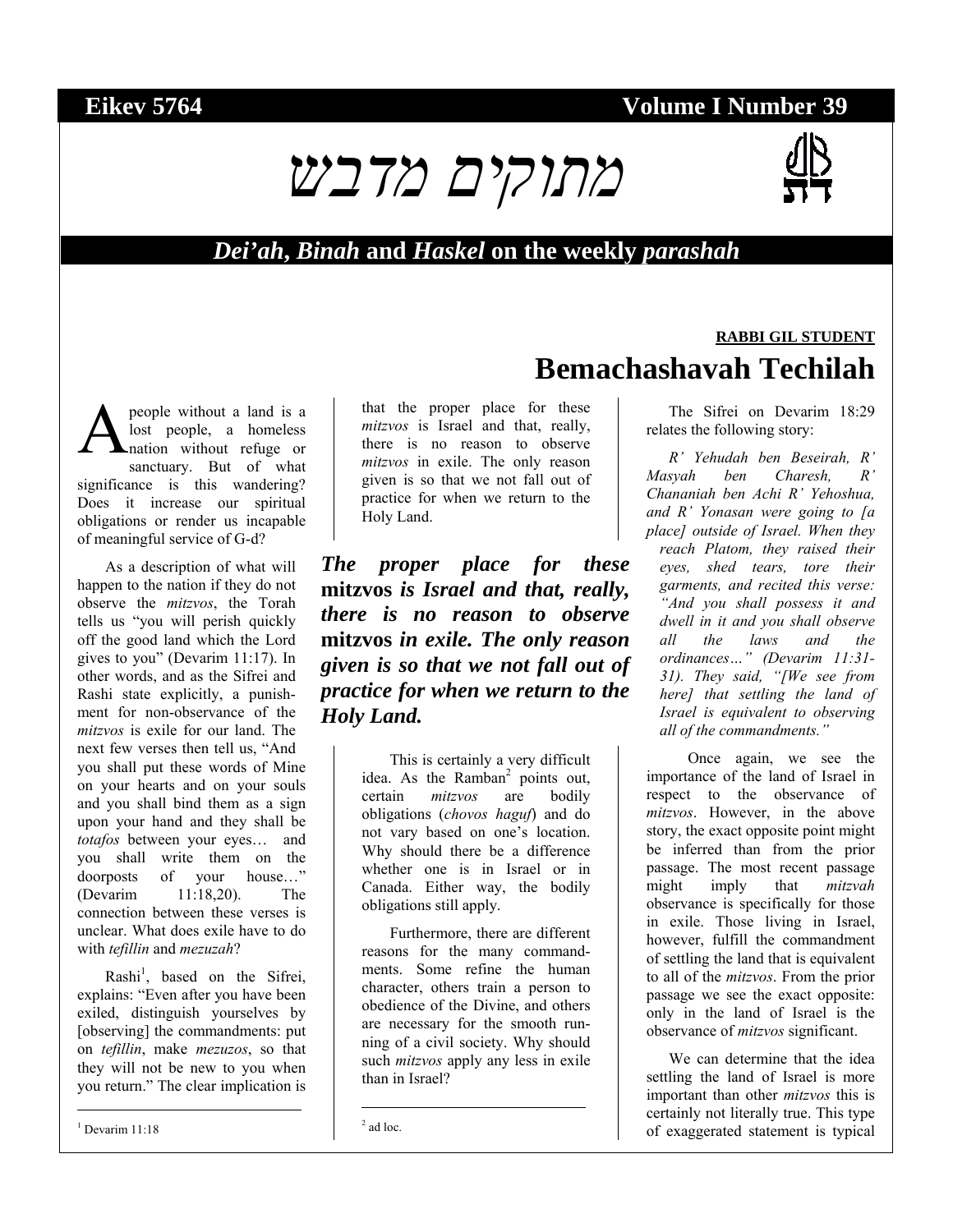of rabbinic literature and can be found in regard to *tzitzis, avodah zarah*, *Shabbos*, and *tzedakah*. 3 The upshot of such a statement is that settling the land of Israel is extremely important, but there is no implication that it overrides or renders unnecessary the observance of other *mitzvos*. Indeed, according to the Ramban, *mitzvos* in Israel are more important than outside of Israel, but sins in Israel are also more significant than equivalent acts in exile. The holiness of the land makes abrogation of G-d's law an even more serious infraction.4

However, we are still left with the puzzling statement that *mitzvos*

3 Rashi, Bamidbar 15:41; Bava Basra 9a 4 See *VaYoel Moshe* 2:37

outside of the land of Israel are inherently meaningless. Can that be true? The Kesav Sofer points out

*Only in a strong Israel, where G-d's glory is manifest, is the*  **mitzvah** *of* **tefillin** *properly fulfilled.* 

> that the statement of the Sifrei is only regarding very specific *mitzvos* – those mentioned in subsequent verses, i.e. *tefillin* and *mezuzah*. The Gemara<sup>5</sup> states that the verse "And all the people of the earth shall see that the name of God is called upon you" (Devarim 28:10) is referring to *tefillin*. One of the functions of *tefillin*, and possibly *mezuzah* as

5 Berachos 6a

 $\overline{a}$ 

recurring theme in last week's and this week's *parshiyos* is the obligation to love G-d. How? How can one be ordered to feel an emotion? How much control and volition do we have over whether or not we love something or Someone? A

The same question may be asked of the tenth *dibrah*. How can we be commanded not to covet something? Can someone simply shut off desire as through with a faucet?

The *mitzvah* of *ahavah* in this week's *parashah* is one of many that obligate us to engage in *mussar*. The central concern of *mussar* is the perfection of the self through the perfection of one's *middos*. *Mussar* begins very aware of the gap between mind and heart, between that which we know we ought to do and the priorities that actually shape our decisions. It also gives us tools to bridge that gap. So, while someone may not be able to prevent a current bout of desire, or simply conjure up *ahavas Hashem*, love of the Almighty, one can change oneself into a person who will respond more appropriately in the future.

*The* **mitzvah** *of* **ahavah** *in this week's* **parashah** *is one of many that obligate us to engage in*  **mussar***.* 

> The Torah instructs us to bridge this gap when it says, "You shall circumcise the *orlah* of your heart, and no longer stiffen your neck." The term "*orlah*" is that used for the skin removed during a *bris milah*. Rashi<sup>2</sup> explains that we are to remove "the blocking of our heart

 $\overline{\phantom{a}}$ 

# **2** *Mesukim Midevash*

well, is as a sign that G-d protects and watches over His nation. When that nation is in exile, the *tefillin* and *mezuzah* might serve not as a *kiddush Hashem*, a sign of G-d's greatness, but as a *chillul Hashem*. We, the wearers of *tefillin*, G-d's chosen people, are second-class citizens, wanderers without a home. The real purpose of *tefillin* is certainly not accomplished in exile. Only in a strong Israel, where G-d's glory is manifest, is the *mitzvah* of *tefillin* properly fulfilled. In all other times, we observe it as preparation for the time – we pray very soon – when G-d's glory will once again be entirely manifest and those who look upon us will see the G-d watches over His people.

# **RABBI MICHA BERGER Bakeish Shalom**

and its covering." How are we to do so?

The Vilna Gaon comments on Mishlei that there are two types of *middos*.

"*I already wrote that there are two kinds of* middos*, those with which one is born and those to which one must acclimate oneself. Those with which one is born are called "*derachav*" (his path), for they are one's* derech *from the beginning of one's creation. Those to which one becomes acclimated are called* regel *(habit or foot), because one becomes acclimated (*hirgil*) to them.* 

*"Those* [middos] *to which one becomes acclimated, one must guard and straighten them a lot. When one guards them, then those that were in one's nature will certainly be guarded. This is '*Paleis ma'gal raglecha *– Make plain the circuit of your feet'[the first half of* 

l

<sup>&</sup>lt;sup>1</sup> Devarim 10:16

 $2$  Ad loc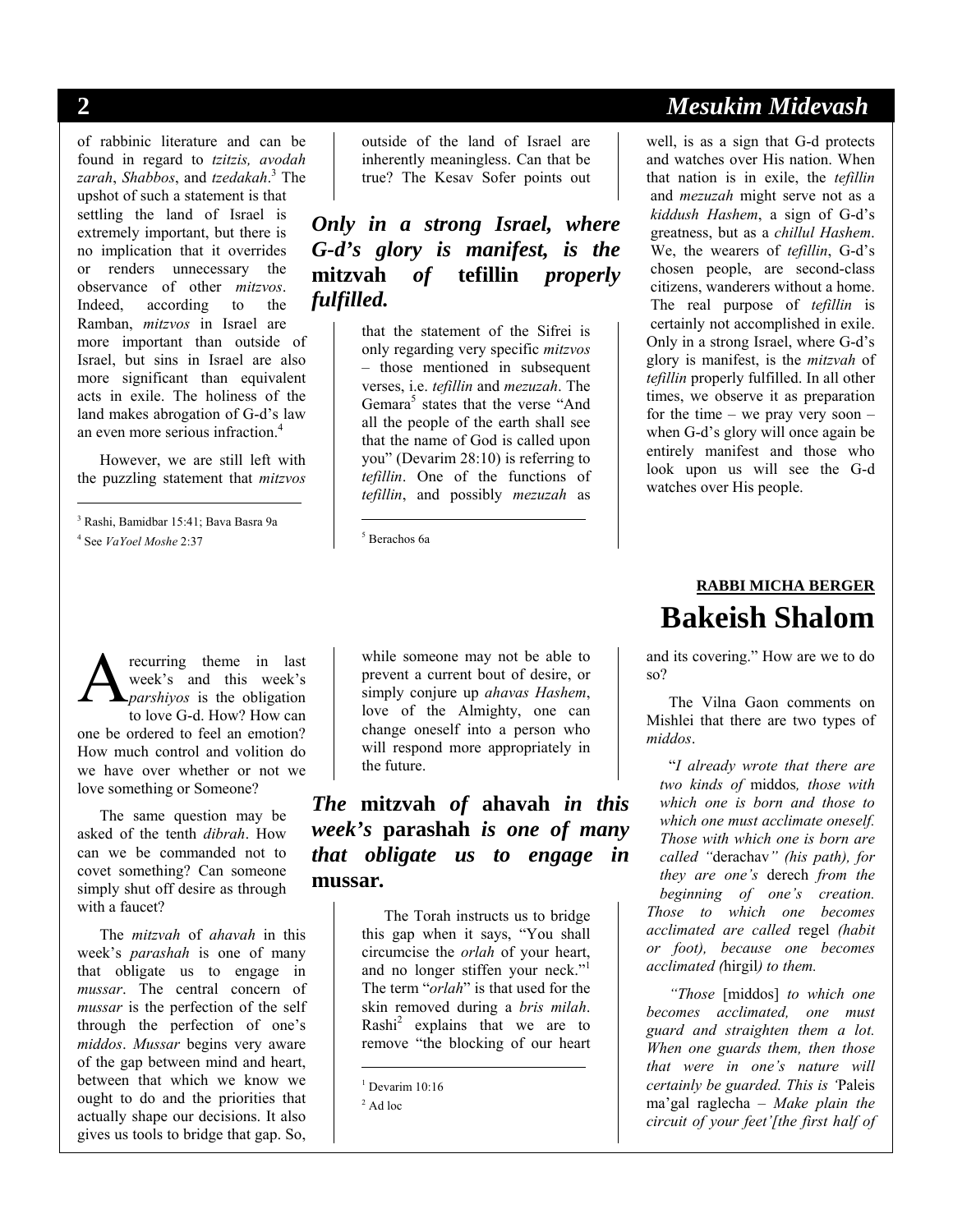#### *Mesukim Midevash* **3**

*our verse]. Those that one became used to, one needs to straighten and to pass little by little from the bad*  middos*, like a* peles*, and not to grab right away the other extreme. Until one habituates oneself and makes it like nature. (And it sa* "ma'gal" *(circuit)* because to those *oneself one must go around a revolve...)* 

*"'*Vechol derachecha yikonu *– and all your ways will be established' [the verse continues]. Of course those* middos *that are his*  derech *since birth are established (*yikonu*), from the term of "*kan ubasis*" (branch and base). If one does not guard those* [middos *that are] from habit, even "*derachav*" will not be established. For* middos *are like a string of pearls—if you make a knot at the end, then all are guarded, and if not, all are lost. So too are the* middos*. Therefore [the*  pasuk*] says that if one straightens the circuit of one's feet (*raglav*), then one's ways (*derachav*) will be set."* (Commentary on Mishlei 4:26)

There are two sorts of *middos*, those with which we are born and those that we acquire by habit. If we are trying to acquire a level of *ahavas Hashem* that is not inborn, the primary tool for doing so is *hergeil*, habituation.

This is what the Sefas Emes comments on another verse in our

[middos] to which one acclimat **a hergeil**, **a habit of expressing** *The point of the blessing is to set up thankfulness. If it is not there yet, in time the true thankfulness will follow.* 

> *parashah*. "And you shall place these words of mine *al levavchem* – on your hearts."3 Why "**on**", would it not be more appropriate for Moshe to tell the Jews to place them "in our hearts"? The Sefas Emes quotes his grandfather, the Chiddushei HaRim, as follows: The Torah writes, "And you will know today, and you will answer to your heart that Hashem is G-d in the heaven above and on the earth below; there is none else."<sup>4</sup> Once we know today, why do we need to answer our hearts? Because there are things known in the mind that

 $\overline{\phantom{a}}$ 

he second paragraph of *Shema* has significant parallels to the first. Both speak of loving G-d, of expressing that love, and of serving Him with "all your heart and all your soul". Both describe a progression of that love radiating from the core of our being to the rest of our lives to all that we own can control, and close with *mitzvos*  that teach this progression: teaching your children to say *Shema* morning and night, to wear *tefillin* and to hang a mezuzah. However, there are four significant differences. T

First, in the first paragraph this is stated as an imperative, "ואהבת", and the service involves heart, soul, "and all that you have." In the second paragraph, it is a conditional "And it will be, if you listen to my *mitzvos* which I command you today, to love Hashem your G-d..." then "I will give your land's rain..." The relationship to one's possessions shift from being described as a tool for serving Hashem to a reward dependent upon such service.

#### are not yet accepted by the heart. Therefore: "*vehasheivosa* – you will answer", from "*shuv*", to return. It must be repeated again and again until the words penetrate. This is "*al levavchem*." Place it on your heart, pile it higher and higher, eventually it will penetrate.

This is a lesson that can be learned from the *mitvah* of *bentching.* As it says in this week's *parashah*, "And you shall eat, you shall be satisfied, and you shall bless Hashem your G-d for the good land which He has given you." While the Torah obligation is to *bentch* only after a full meal, when one is satisfied, we *bentch* even after eating the volume of an olive of bread – the smallest amount that *halachah* considers "eating" – even without satisfaction. Nor do we need to actually feel thankful for the land in order to be obligated in the blessing. Rather, the point of the blessing is to set up a *hergeil*, a habit of expressing thankfulness. If it is not there yet, in time the true thankfulness will follow.

# **RABBI MICHA BERGER Sefasai Tiftach**

Second, the conclusions that describe the *mitzvos* that relate *ahavas Hashem* differ in sequence. "*Ve'ahavta*" places "*veshinantam levanekha*", teaching your children, ahead of "*ukeshartam le'os*", the *mitzvah* of wearing *tefillin*. "*Vehayah im shamo'a"* places *tefillin* first.

Third, it also does not quite describe the same mitzvah of teaching one's children*. "Veshinantam levanekha vedibarta bam* – and you shall ingrain them into your children and you shall speak of

<sup>&</sup>lt;sup>3</sup> Devarim 11:18

<sup>4</sup> Devarim 4:39